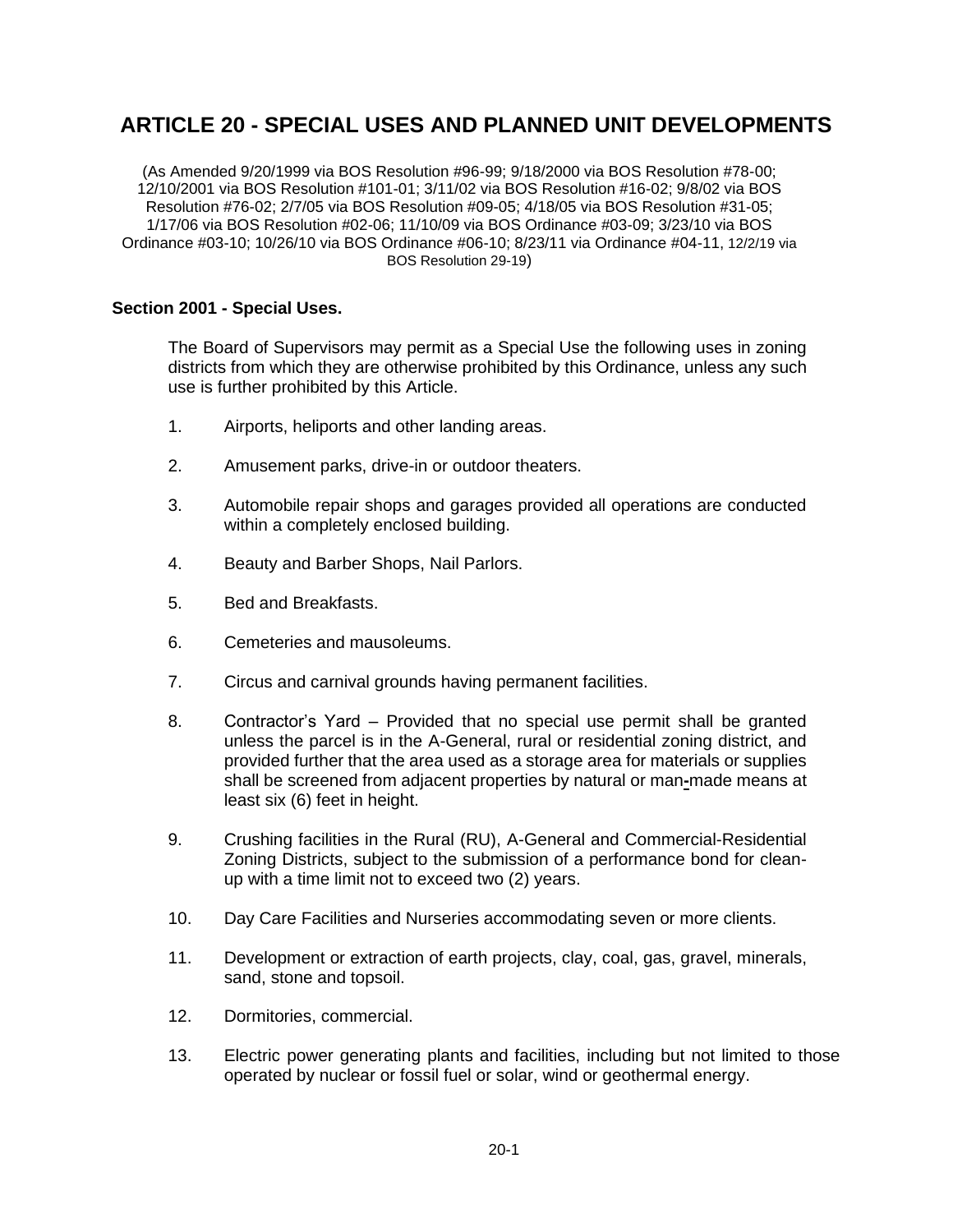- 14. Experimental and proving grounds.
- 15. Feed lots, commercial; dairy farms, the raising of fur bearing animals, or the raising or feeding of animals that could create noise, odors, dust, or pose a problem of health or sanitation to neighboring properties if within six hundred (600) feet of a property line, will be subject to periodic inspection to assure compliance.
- 16. Flammables, propane, butane, etc, the retail distribution of, with the storage of 500 gallons or more above ground.
- 17. Guest ranches, providing the guest ranch is under unified ownership and management.
- 18. Institutional Residential and other Group Homes.
- 19. Kennel, as defined in Article 30, provided that the kennel and any outdoor exercise area or other outdoor area is completely fenced and set back from all lot lines in accordance with the underlying zoning district, and that the operation shall conform to the applicable requirements of the "Navajo County Animal Control Ordinance".
- 20. Lumber mills, saw mills, molding mills, planing mills with attendant facilities.
- 21. Manufactured Home Parks, subject to all the regulations applicable to Manufactured Home Parks as specified in the use regulations for the "R-3" zoning district.
- 22. Manufactured Home Subdivisions, provided that the individual lots in the subdivision shall be subject to the height, yard, intensity of use and parking regulations for the zoning district in which such lots are located, except that the number of Manufactured Homes (including rehabilitated Mobile Homes) or Recreational Vehicles in such subdivision shall be limited to one (1) on each individual lot.
- 23. Medical/Dental Offices with four (4) or less employees.
- 24. Plant nurseries and greenhouses for propagation, cultivation and wholesale distribution of plants produced on the premises, provided such uses including retail sales and open storage is limited to plants or packaged fertilizer, and the buildings and structures used in connection therewith set back from all lot lines a distance of not less than fifty (50) feet.
- 25. Privately and commercially operated recreational lakes, swimming pools and tennis courts.
- 26. Public riding stables and boarding stables provided that the buildings housing animals be set back from all lot lines a distance of not less than one hundred (100) feet.
- 27. Race tracks.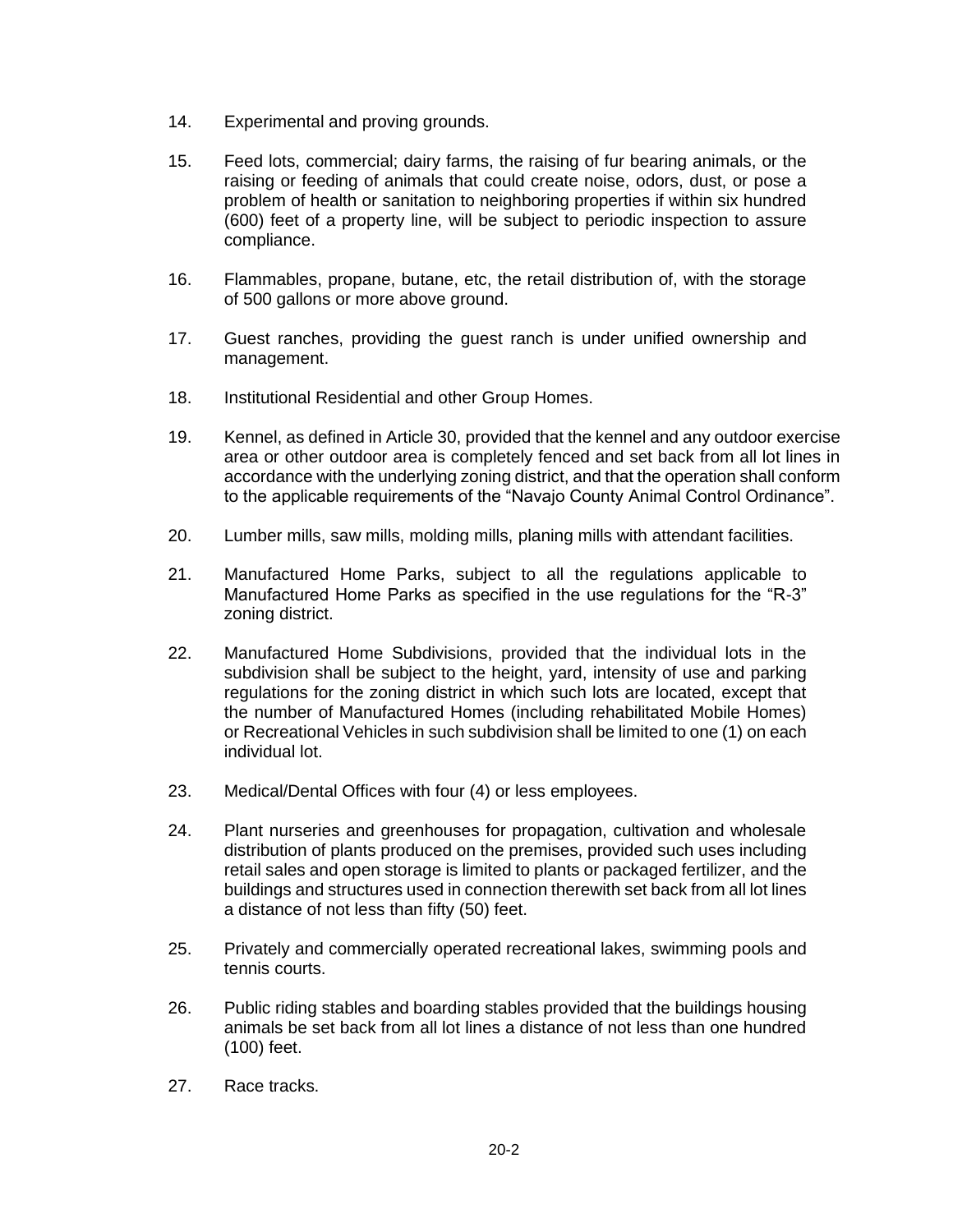- 28. Recreational and Family Camps including ancillary support services in the Rural (RU) and A-General Zoning Districts.
- 29. Recreational Vehicle parks, subject to all the regulations applicable to RV parks, specified in the use regulations for the "R-3" zoning district.
- 30. Recycling facilities in the Rural (RU), A-General and Commercial-Residential Zoning Districts.
- 31. Resort hotels, provided that there are not outside entrances for business purposes.
- 32. Sport arenas.
- 33. Storage of manufactured homes, travel trailers, boats and aircraft.
- 34. Television, wireless towers, and radio transmitter towers and stations, subject to approval by Federal Regulatory Agencies.
- 35. Warehousing and storage, mini-storage, including outdoor storage, i.e., recreational and equipment storage, public utilities, but not including the warehousing and storage of explosives or junk.
- 36. Zoo.
- 37. Landfills with the following conditions: Landfills may be permitted in Navajo County in the rural, industrial and A-General districts only subject to securing a Special Use Permit and the development standards listed below. Landfills shall be classified according to the type(s) of waste(s) they may accept for disposal. Surface impoundments, including but not limited to evaporation ponds, settling ponds, storm water retention ponds, and sewage treatment ponds are not landfills. Fill material approved by the Building Department consisting primarily of inert materials as defined by the State of Arizona and intended for construction grading may be exempt from this section subject to receiving a grading permit from the Building Department.

# **Section 2002 - General Conditions Applicable To All Special Use Permits**

1. An application for a Special Use Permit, together with the applicable fee as established from time to time by the Board of Supervisors, shall be submitted to the Director. The application shall be accompanied by plans together with a supporting statement as to the proposed use. The plans and supporting statement shall be in sufficient detail to enable the Director, the Commission and the Board of Supervisors to evaluate the nature and scope of the proposed use and its effects on the public health, safety and general welfare. The application plans and supporting statement shall be considered by the Commission at a public hearing. Notice and procedure for said hearing shall conform to the requirements of Article 29 hereof.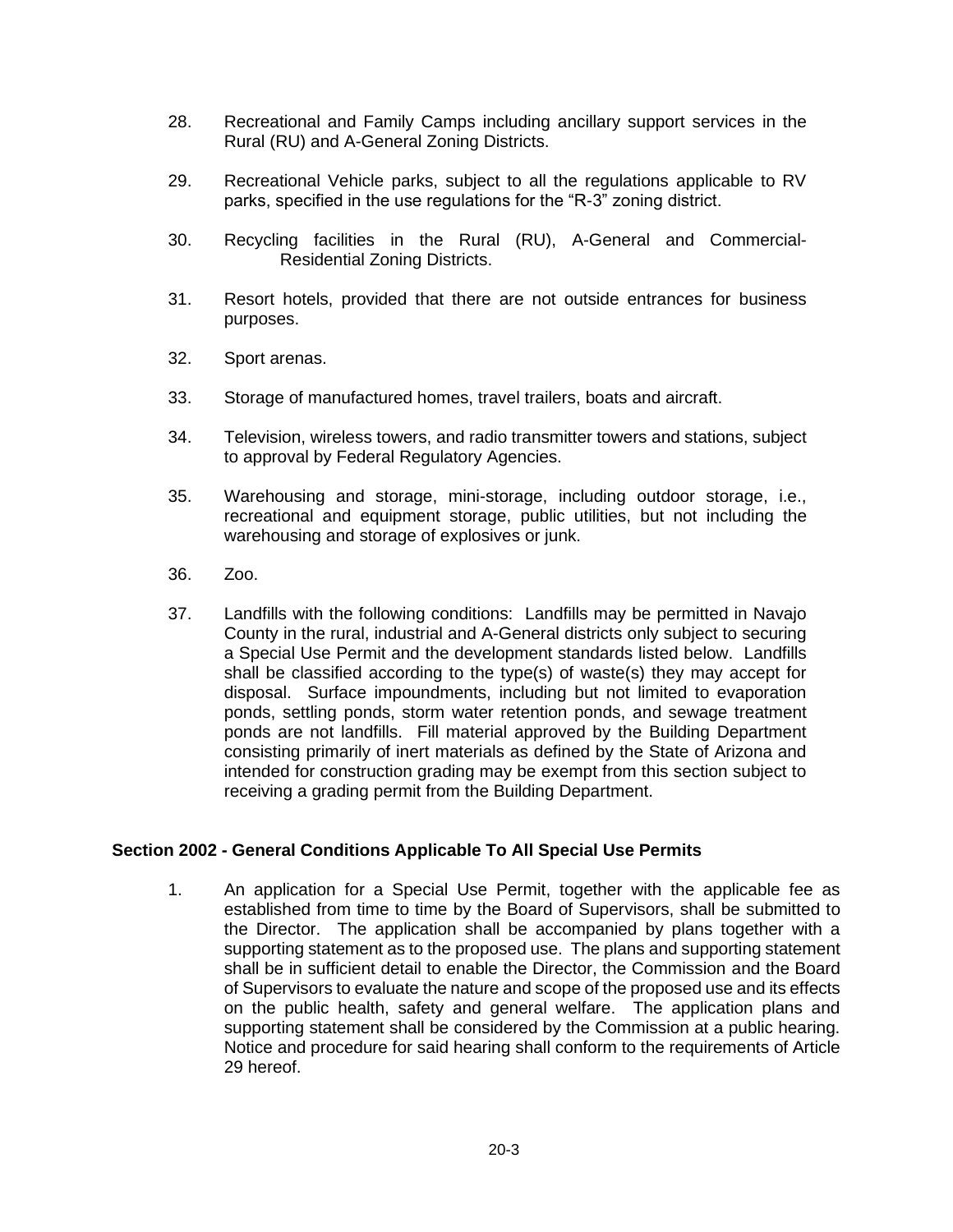- 2. The Commission shall transmit its recommendation, together with the plans–and supporting statement, to the Board of Supervisors for consideration and public hearing. Notice and procedure for said hearing shall conform to the requirements of Article 29 hereof.
- 3. In making its recommendation, the Commission shall consider the compatibility of the proposed use with the permissible uses in the zoning district in which the property is located, the current and likely future uses of properties in the vicinity of the proposed use, and the effects of the proposed use on the public health, safety and general welfare.
- 4. The recommendation of the Commission may include reasonable requirements and stipulations as deemed necessary to achieve the purposes of this Ordinance and promote the public health, safety and general welfare, including but not limited to the following:
	- a. Yard and open spaces.
	- b. Fences and walls, or other screening.
	- c. Surfacing of parking areas and specifications therefore.
	- d. Street improvements, including provision of service roads or alleys when practical and necessary.
	- e. Regulation of points of vehicular ingress and egress.
	- f. Regulation of signs.
	- g. Landscaping and maintenance thereof.
	- h. Maintenance of grounds.
	- i. Control of noise, vibration, odor and other potentially dangerous or objectionable elements.
	- j. Specific measures to protect adjacent and nearby properties against any adverse, detrimental or objectionable effects associated with the proposed use.
	- k. Technical studies to ensure that the public health, safety and general welfare will not be adversely affected.
	- l. Such other requirements and stipulations as may reasonably be required to ensure that the public health, safety and general welfare will not be adversely affected.
	- m. Time limit within which the proposed use shall be developed, together with provisions for review and possible revocation of the Special Use Permit if development does not proceed diligently.
- 5. A Special Use Permit may run with the land or be granted for a specific time period. The procedure to extend a permit shall be the same as the procedure for obtaining a permit; provided, however, that any request to extend a permit shall be made no later than 60 days before the expiration of the permit and provided further that an extension of not more than 90 days may be summarily granted by the Board of Supervisors without notice or hearings as otherwise required by Article 29 hereof
- 6. An application to amend a Special Use Permit shall be processed in the same manner as an application to obtain a Special Use Permit; provided, however, that changes to site plans or to stipulations that do not alter the nature or scope of the approved use may summarily approved be by the Board of Supervisors without notice or hearings as otherwise required by Article 29 hereof.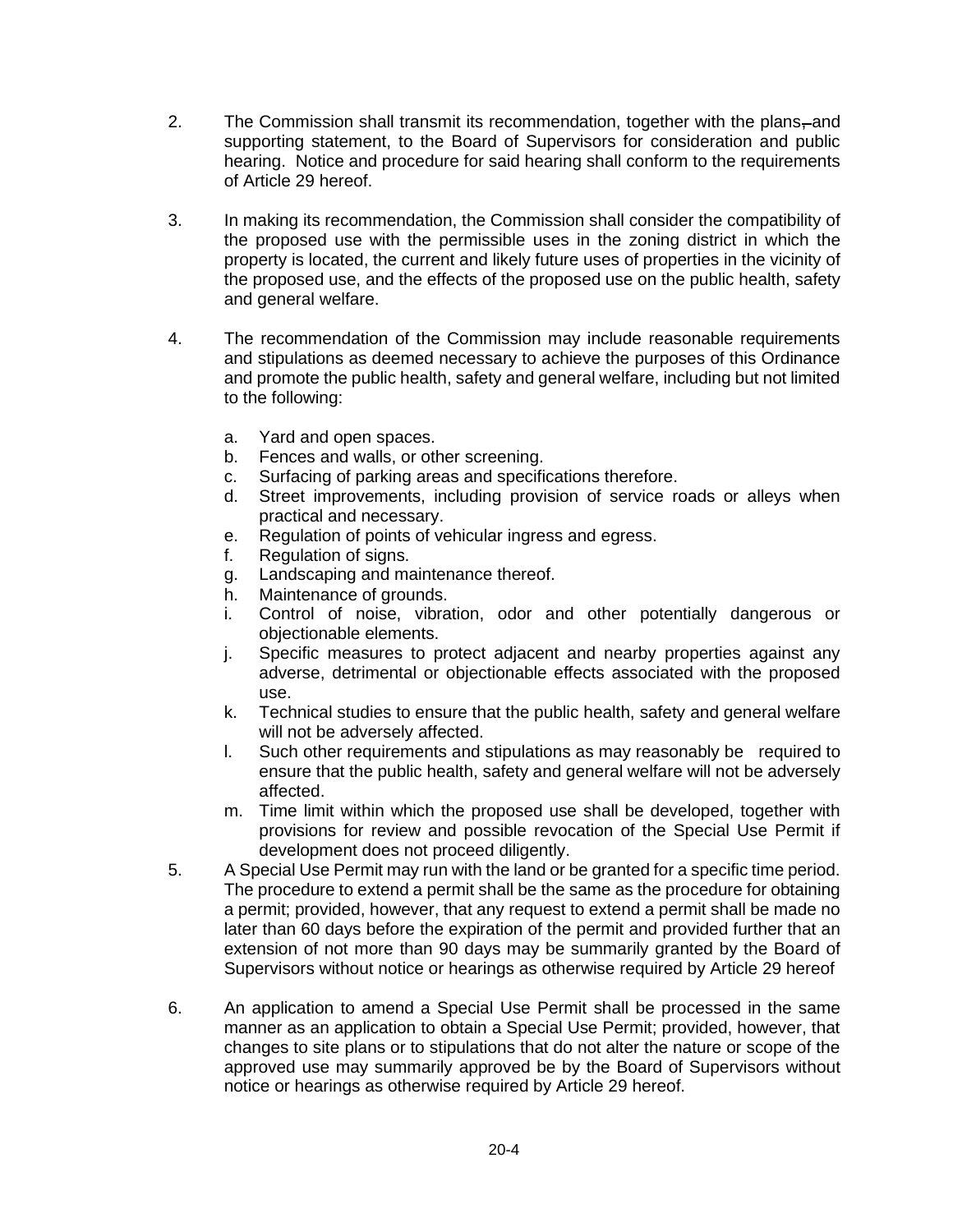# **Section 2003 - Special Requirements Applicable To Landfills.**

Applications for a Special Use Permit for landfills must be submitted and reviewed in accordance with Article 20. In addition, the following information must be provided:

- 1. A listing of all applicable Federal, State and local regulations that govern the proposed use.
- 2. A proposed "Health and Safety Plan" (Plan) as described in Appendix A of this ordinance.
- 3. The method(s) of land-filling proposed.
- 4. The proposed hours of operation and delivery of waste shipments.
- 5. The petitioner must provide the documents necessary to support compliance with Section 2001.28 & 2002.

#### **Section 2004 - Waste Classifications.**

- 1. "Class I" Waste is a hazardous waste as defined in 40 CFR 261 and amendments thereto.
- 2. "Class II" Waste consists of or contains chemically or biologically decomposable material, but does not include Class I waste. Class II waste includes, but is not limited to, the following: municipal and industrial solid waste, dead animals, sewage sludge and agricultural wastes.
- 3. "Class III" Waste consists of non-water soluble, non-decomposable inert solids. Class III waste includes, but is not limited to the following: construction and demolition wastes, such as earth, rock, concrete, asphalt paving fragments, inert plastics, plasterboard, and demolition material containing minor amounts of wood and metals, vehicle tires, industrial wastes such as clay products, glass inert slags, asbestos, inert tailings and inert rubber scrap.

### **Section 2006 - Landfill Classifications.**

#### **Section 2005 - General Conditions Applicable to Landfills.**

The siting, establishment and operation of a landfill must comply with all applicable existing and future rules and regulations adopted by the Environmental Protection Agency (EPA) and the Arizona Department of Environmental Quality (ADEQ), or their successor agencies, including the Aquifer Protection Permit Rules adopted by ADEQ and in effect at the time of the review of the application. As a prerequisite to approval of the application for this Special Use, the Board of Supervisors may attach the following conditions:

1. That the Health and Safety Plan may be required to go beyond State and Federal requirements and include State and Federal or other recommendations for the handling of certain materials.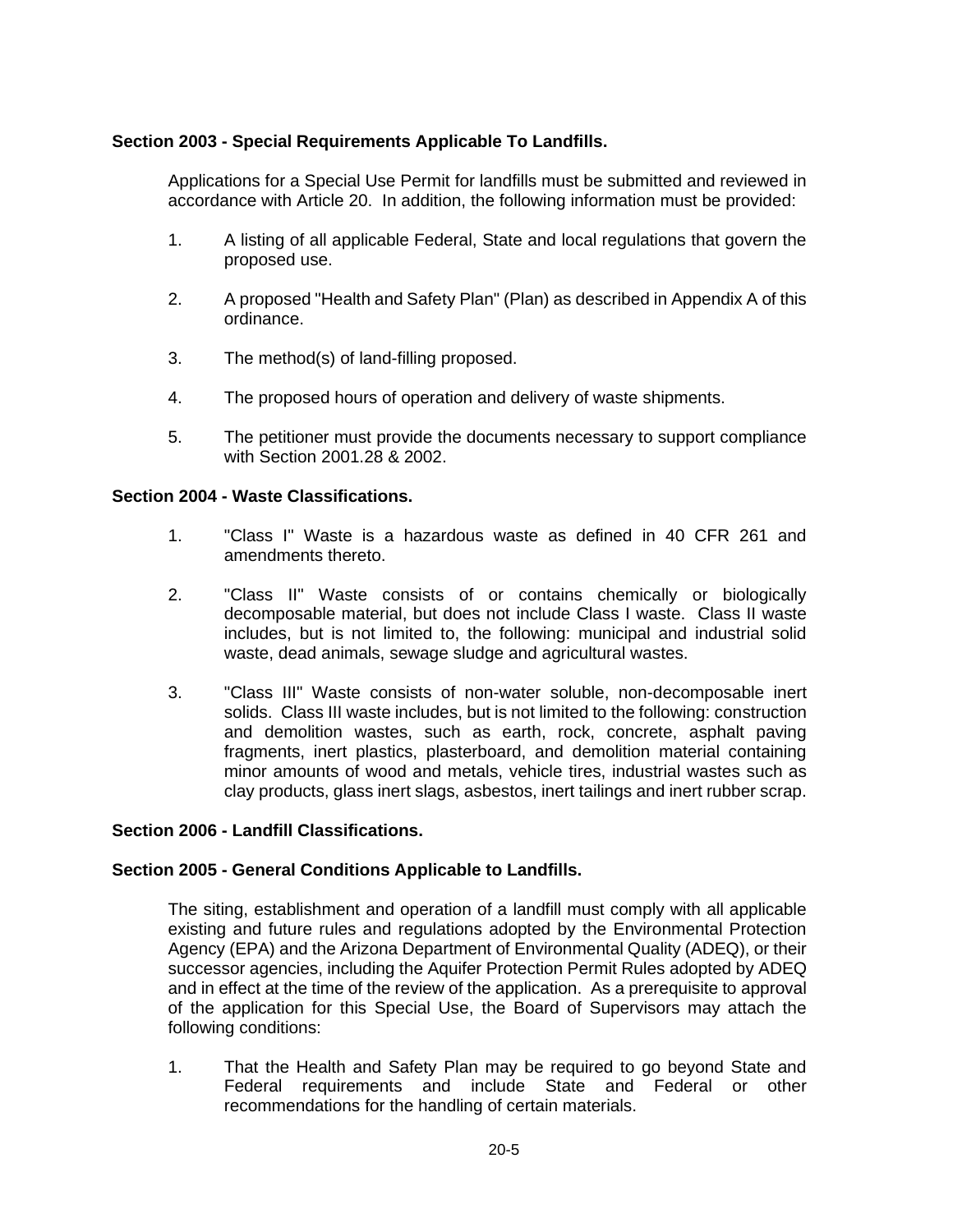- 2. That there is a plan for the future use of the property upon cessation of landfilling activities, and that such re-use plan of the property is not inconsistent with adopted long range plans for the area.
- 3. That the plan includes the creation of an escrowed sinking fund or other financial assurance acceptable to Navajo County and/or ADEQ to finance the future use of the property, such system to be funded while the property is still being used for land-filling and to be established in annual increments roughly equivalent to the development phase for the use of the site. The funding system must begin at the time of the development of the landfill. A sinking fund must be escrowed at least annually with the first annual payment thereto beginning in the first fiscal year of land-filling operations.
- 4. That the landfill is visually screened from adjacent property and provides a buffer zone for protection of adjacent properties. Site specific conditions such as topography, elevation, surrounding land use or screening on adjoining properties may allow the Board to mitigate the requirements for screening and buffer zones.
- 5. The landfill site must be maintained in a neat condition and fencing must be installed where necessary to catch blowing material. Additional fencing may be required on a case by case basis to provide security around active waste disposal cells.
- 6. Access roads and driveways to the site must be all-weather roads. Access roads must connect directly to an arterial highway and will not require the use of any "street, collector" (servicing residential areas), or "streets, residential" as defined in the Navajo County Subdivision Regulations in effect at the time of this amendment.
- 7. Sanitary toilet facilities, as recommended by the Navajo County Health Department, must be provided for employees at the landfill site.
- 8. That the landfill operator provides a list of generators and/or copies of waste manifests as may be required by EPA or ADEQ, for all material disposed in the landfill. This list shall be provided to Navajo County on a semi-annual basis.
- 9. Scavenging will not be allowed on the landfill site.
- 10. That the applicant will notify the Board of any changes requested or agreed to by ADEQ or the EPA, after the Special Use Permit has been granted by the Board. Such changes may require modification of the Special Use Permit as specified in this Article.
- 11. That the applicant will file, with the Board, a final copy of all permits issued for the landfill by ADEQ or the EPA.
- 12. All landfills must have a "Notice of Landfill Use" recorded against the title of the land that identifies all lands to be used for land-filling purposes. A landfill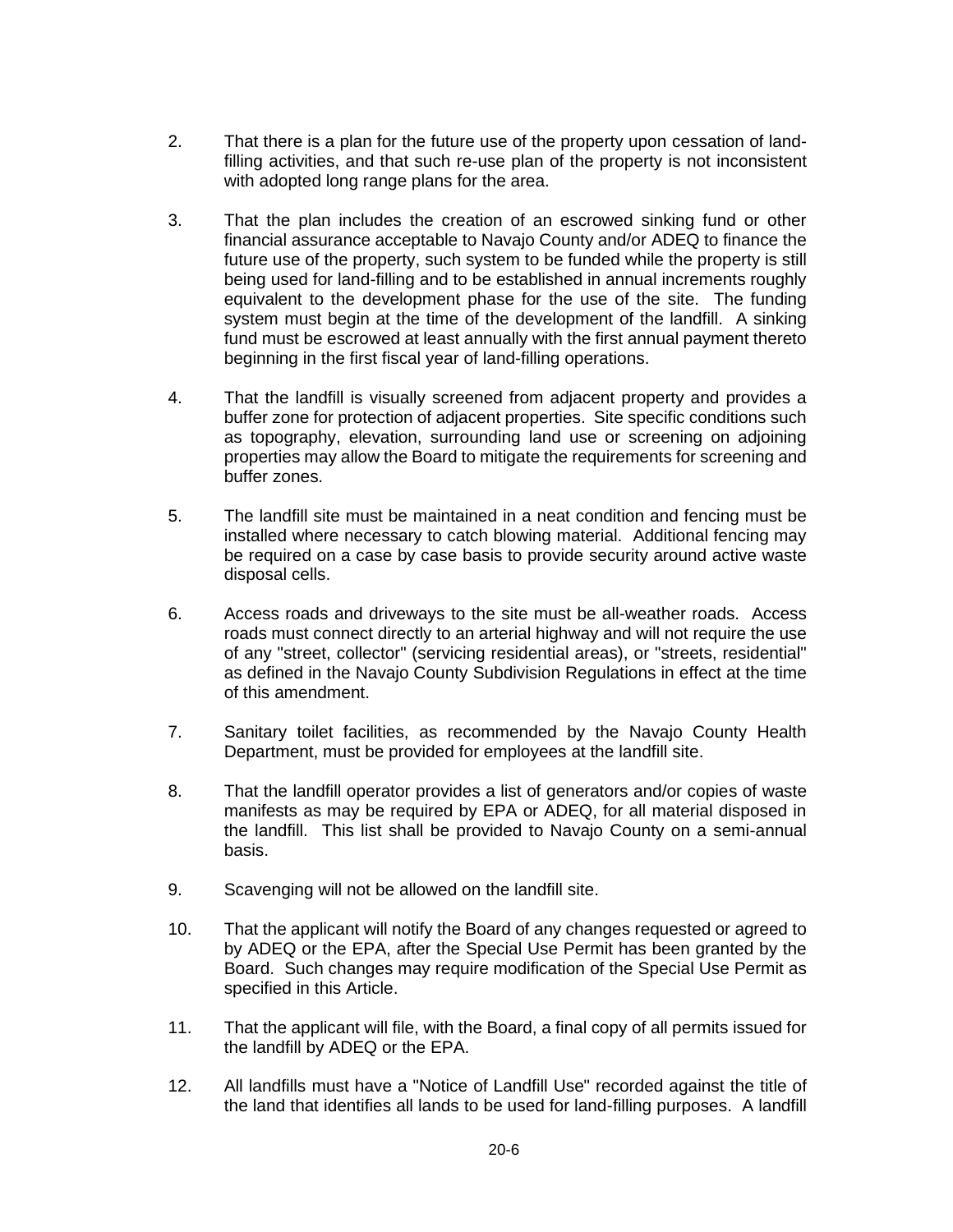site plan and restrictions, if any, against future uses may also be required to be recorded. These documents must be recorded by a date specified as a condition by the Board.

13. The Board may waive or modify any of the requirements listed in 2005-2 through 2005-10.

# **Section 2006 – Landfill Classifications.**

1. Class I.

Class I landfills may accept Class I waste as defined in Section 2004 for disposal.

Class II and III wastes may also be placed in Class I landfills at the discretion of the landfill operator, unless otherwise restricted by Navajo County or ADEQ.

2. Class II.

Class II landfills may accept Class II waste as defined in Section 2004 for disposal.

Class II landfills may accept Class III wastes, at the discretion of the landfill operator, unless otherwise restricted by Navajo County or ADEQ. Class II landfills SHALL NOT accept Class I wastes for disposal.

3. Class III.

Class III landfills may accept Class III waste as defined in Section 2004 for disposal.

Class I wastes SHALL NOT be placed in Class III landfills. Class III landfills may accept specific, pre-approved Class II wastes with prior written consent from the Board and ADEQ.

# **Section 2007 - Residential Planned Unit Development**.

- 1. The purpose of the Residential Planned Unit Development is to provide for the large**-**scale residential development wherein variation in the lot size, dwelling types and open space about them is warranted due to topography or other considerations.
- 2. The owners or authorized agent of a site comprising an area of not less than ten (10) acres may submit to the Board of Supervisors a plan to develop that entire site as a Residential Planned Unit Development.
- 3. The plan shall be referred to the Commission for its review, report and for public hearing. Notice and procedure for public hearing shall conform to the procedures prescribed in Article 29 hereof.
- 4. The Commission having held public hearing shall then present its report and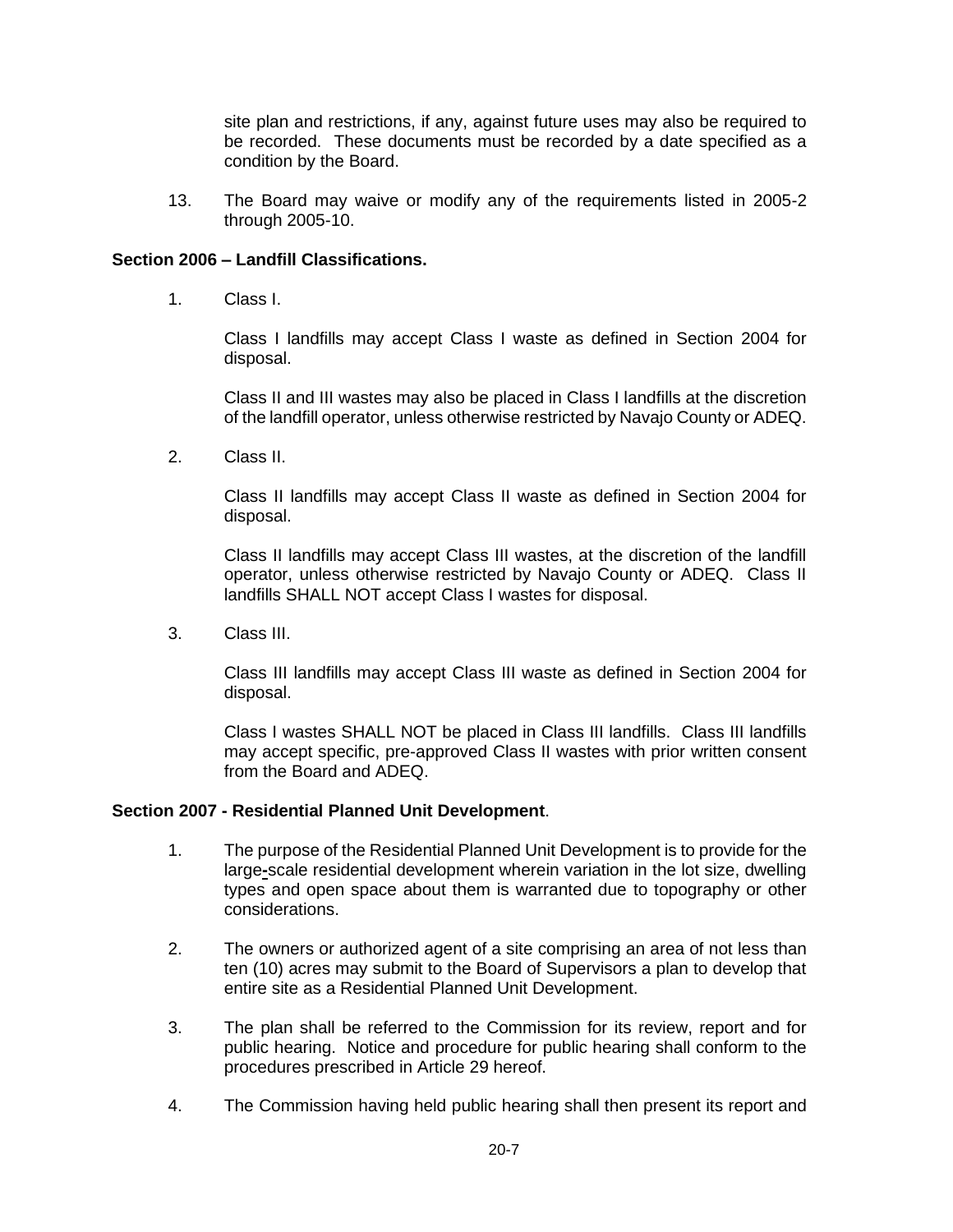recommendation and the plan to the Board of Supervisors for consideration and public hearing. Notice and procedure for public sharing shall conform to procedures prescribed in Article 29 hereof.

- 5. The recommendation of the Commission shall include the reasons for approval or disapproval of the plan, and if recommended for approval specific evidence and facts showing that the plan meets with the following:
	- a. That the buildings shall be used only for single-family dwellings, twofamily dwellings or multiple-family dwellings, customary accessory uses such as off-street parking and community facilities.
	- b. That the average lot area per dwelling unit, exclusive of the area occupied by streets, shall not be less than that required by the zoning district regulation otherwise applicable to the site.
	- c. That the proposed Residential Planned Unit Development will not adversely affect adjacent property or the permitted use thereof.
- 6. The recommendation of the Commission may include reasonable conditions as deemed necessary to promote the purpose of this Ordinance including but not limited to the following:
	- a. Yard and open spaces.
	- b. Fences and walls.
	- c. Regulation of points of vehicular ingress and egress.
	- d. Regulation of signs.
	- e. Landscaping and maintenance thereof.
	- f. Maintenance of grounds.
	- g. Time limit within which the proposed Residential Planned Unit Development shall be developed.
- 7. Building permits that are in accordance with the approved plan may be issued even though the use of land and the location of the buildings to be erected do not conform to the zoning district regulations otherwise applicable to the site.
- 8. The establishment of the Residential Planned Unit Development may be accomplished in any Rural or Residential zoning district and not in any other zoning district.
- 9. Amendments shall be processed in the same manner as the initial plan to develop the site as a Residential Planned Unit Development.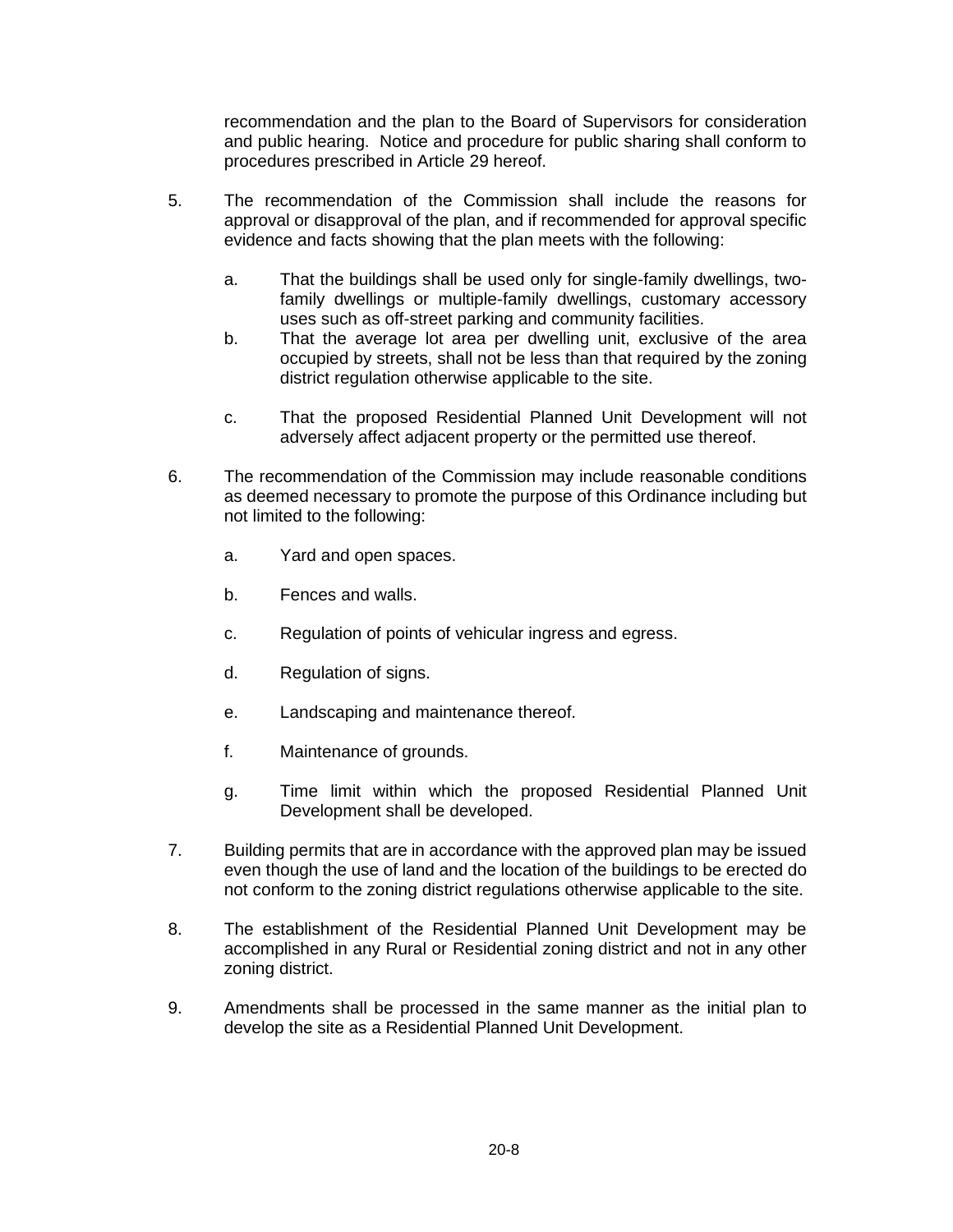# **Section 2008: Wind Energy Generation Facilities**

### **1. Introduction and purpose**

The purpose of this section is to:

- Specify Special Use Permit application requirements for the development of utility-scale wind energy projects with actual or planned generating capacity of at least one megawatt.
- Establish standards for the permitting, construction, operation, maintenance and decommissioning of utility-scale wind energy generation facilities.

This section does not apply to personal or institutional wind energy generation equipment that is intended to generate electricity or heat water for use primarily on the property on which the equipment is located, or to facilities with an actual or planned generating capacity of less than one megawatt.

# **2. Definitions**

The following terms are defined as follows for purposes of this section. Other definitions may be found in Article 30.

SUP: A Special Use Permit approved by the Board of Supervisors pursuant to this section and the other applicable provisions of this ordinance.

Project boundary: The boundary of a Wind Energy Generation facility project as set forth in the project site plan and incorporated into the SUP.

Setback distance: The distance from the center of the wind turbine electrical generator tower foundation to the nearest property line, edge of a public road right-of-way or railroad right-of-way, third-party transmission line, above-ground pipeline, communication tower, other structure or other boundary established by Navajo County.

Wind Energy Generation facility: An energy generation facility using wind technology and consisting of one or more wind turbines and accessory structures and buildings, including substations, anemometers and associated electrical infrastructure, with an actual or planned generating capacity of at least one megawatt. The term does not include standalone wind electricity generating systems primarily for on-site residential, institutional, commercial or agricultural use which may feed residual power into the electrical grid as defined by the Arizona Corporation Commission.

Wind turbines (or towers): A wind energy system that uses the wind to turn a set of aerodynamic blades or devices attached to an electric generator or turbine. The term does not include small wind turbines used primarily to generate electricity for on-site residential, institutional, commercial or agricultural use.

#### **3. Zoning Districts in which allowed / SUP required**

Wind Energy Generation facilities are allowed only in the A-General, Rural and Industrial Zoning Districts, subject to securing an-SUP and to the applicable site development standards set forth herein. The SUP application shall comply with the submittal application requirements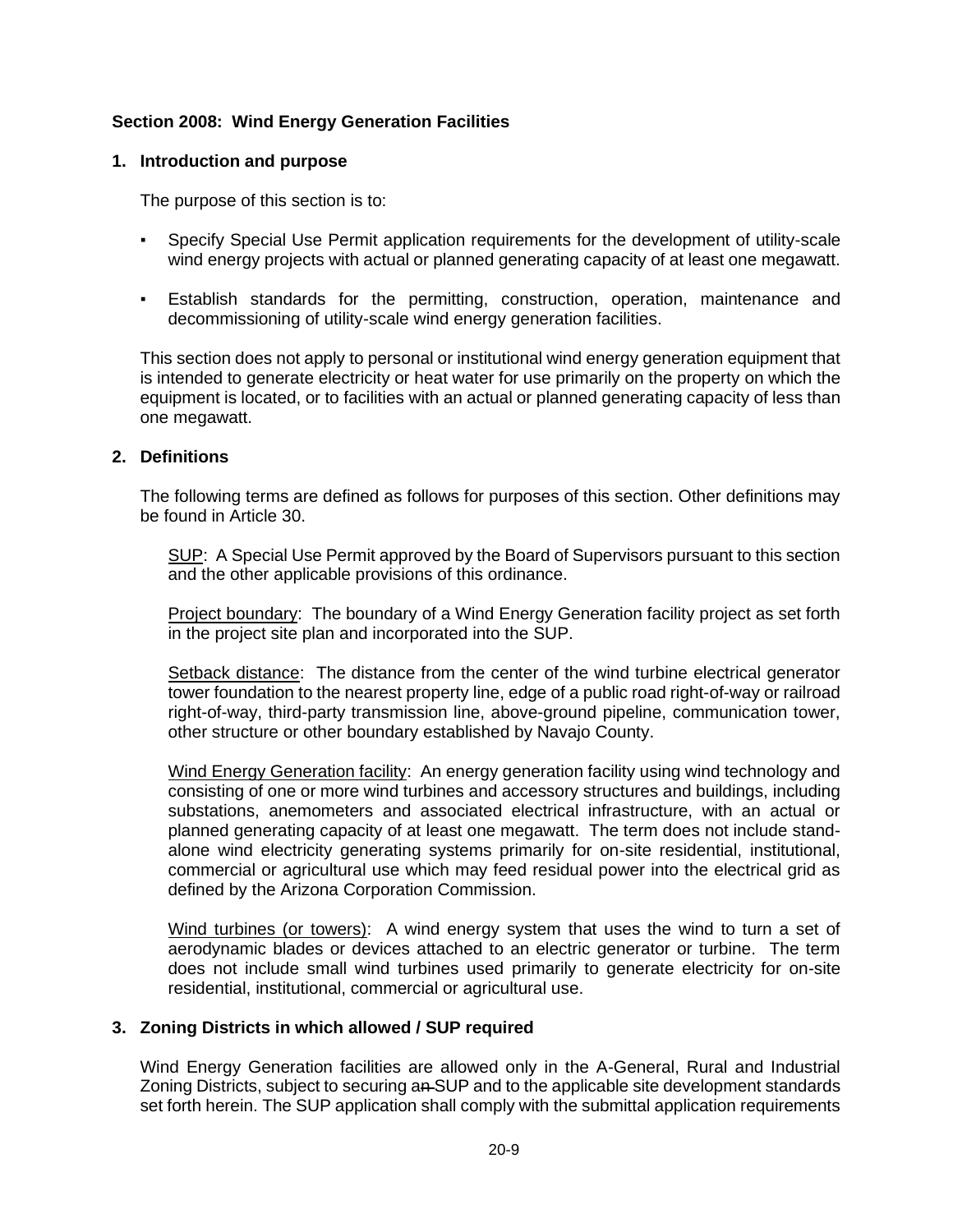of Navajo County for the particular project.

# **4. General development standards for Wind Energy Generation facilities**

- a. A minimum of on-site roadways shall be constructed. Temporary access roads and excess roadway widths for initial equipment/facility installation shall be re-vegetated, using native species plants and seeds, to a pre-project condition (to the extent reasonably possible) after completion of installation as a condition of the SUP. The applicant shall submit a plan of all proposed roads, temporary and permanent, for review and approval by the Public Works Department prior to the issuance of any grading or building permits.
- b. Electrical collector lines, which connect electricity generation devices to any substations, shall be placed underground except where (a) they cross sensitive biological or archaeological resources, such as canyons, wetlands or sites eligible for the national register, or rugged terrain that would prevent the use of underground trenching technology, (b) project terrain is found to be unsuitable, as determined by the applicant and confirmed by the County Engineer, or (c) burying the lines would violate applicable laws or regulations. In these cases, collector lines will be allowed above ground subject to approval by the Public Works Department. Utility lines serving the electricity or phone requirements of buildings shall be placed in accordance with the utility's easement requirements.
- c. Wind Energy Generation projects shall include fire control and prevention measures as outlined in the Uniform Fire Code and as required by the local Fire District or State Fire Marshall.
- d. Wind Energy Generation projects shall comply with applicable Federal Aviation Administration (FAA) lighting, navigation and other requirements. Lighting shall be the minimum required by FAA regulations or other public safety considerations. The use of low-intensity, red pulsating/blinking lighting is preferred so long as consistent with FAA regulations. The use of strobes and strobe-type lighting for nighttime use is prohibited unless specifically required by the FAA. All lighting shall be in compliance with the Navajo County Lighting Ordinance.
- e. Wind Energy Generation facility projects shall comply with applicable Federal Communication Commission (FCC) requirements, including those applicable to microwave communication links in the vicinity. Wind Energy Generation facilities shall minimize and mitigate telecommunication interference (electromagnetic fields and communications interference generated by the project). No interference with public communication systems shall be allowed.
- f. Towers, generator housings, hubs and blades shall be painted a non-reflective, unobtrusive color which shall complement the surrounding landscape, including but not limited to white, off-white, beige or tan. The design of other buildings and other structures shall, to the extent reasonably feasible and consistent with public safety, use materials, colors, textures, screening and landscaping that will blend the facility into the existing environment
- g. The applicant shall avoid locating turbines in mountain passes or draws or on cliff edges in order to minimize avian and/or bat collisions when wildlife studies show that the project would pose a significant risk to avian and/or bat populations. Towers and nacelles shall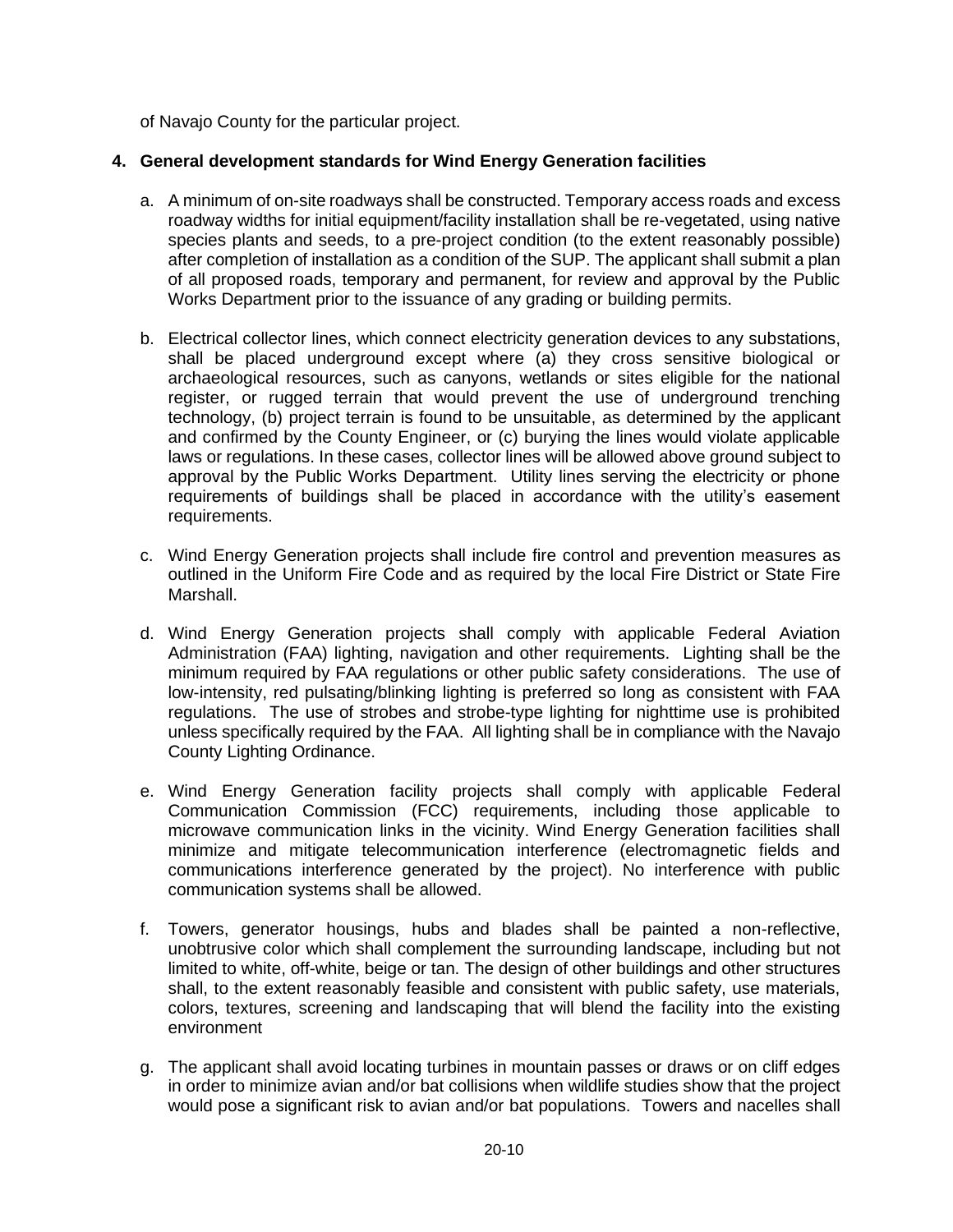be designed so as not to attract nesting birds or serve as perches for raptors. The SUP holder shall refer to the Arizona Game and Fish Department's and the U.S. Fish and Wildlife Services' wind guidelines that have been developed to aid the project proponents in reducing impacts to wildlife.

- h. A letter from the Arizona Game and Fish Department will be required prior to scheduling of the SUP application for a hearing before the Planning and Zoning Commission, detailing the agency's comments and/or recommendations for the project. Pre-construction and post-construction wildlife studies shall be developed and performed with consideration given to the Arizona Game and Fish Department and U.S. Fish and Wildlife Service guidelines. Any wildlife impacts discovered during formal post-construction surveys shall be identified in the formal annual report submitted to the Arizona Game and Fish Department and U.S. Fish and Wildlife Service, with a copy to the Public Works Department. The formal annual report shall include avian and bat deaths due to the project.
- i. All wind towers must be designed and constructed, to the greatest extent feasible, so as to prevent interior/exterior access by the public and shall have interior ladders and locking doors.
- j. Experimental or prototype wind towers are prohibited. All wind towers must be standard production models commercially available from the manufacturer.
- k. Wind turbine designs with blades downwind of the tower are prohibited.
- l. For construction and permit purposes, all wind towers shall conform to the regulations for the applicable seismic zone of the building code.
- m. Documentation confirming an interconnection agreement and a power purchase agreement (or equivalent agreements) shall be required prior to issuance of any building or construction permits.
- n. All necessary building, grading and other permits shall be obtained from the Public Works Department prior to any site preparation or construction. All facilities must be designed and constructed in compliance with all applicable federal, state and local development and building and safety codes.
- o. No building or structure may be constructed or occupied prior to full compliance with all applicable Public Works Department requirements, including but not limited to requirements concerning grading and drainage plans, flood control requirements, and the issuance of building and other permits for the proposed structures.
- p. Floodplain Use Permits (where required) for any development in a floodplain shall be obtained through the Flood Control District prior to any such development.
- q. All wind towers and other structures shall comply with all applicable county, state and federal laws, ordinances and regulations.
- r. Signs associated with the project are limited to one project identification, information, interpretive and address sign of not more than 24 square feet located on the project site at each point of ingress and egress. No other signs shall be installed except for required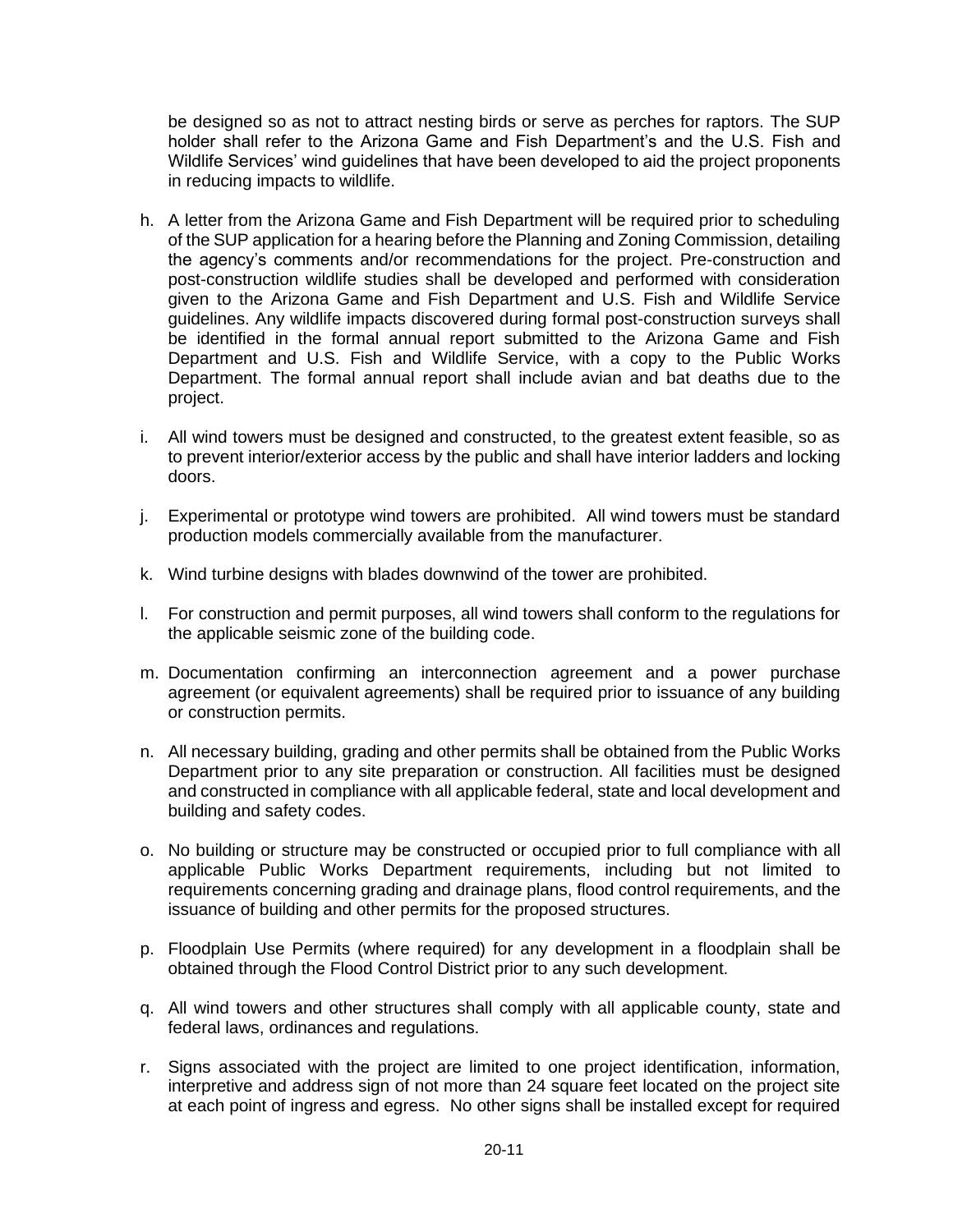warning and directional signs. Limited logos and/or manufacturer names shall be permitted on the generator housing or hub. No other advertisements, prominent logos, or other prominent messages are allowed on any tower, blade, generator housing, hub or any other part of any structure. Signage shall not be used for advertising. Prior to installation of any signs, the SUP holder shall obtain sign permits from the Public Works Department for all signs for which permits are required.

- s. Project fencing, if applicable, shall include minimum 18 inch by 18 inch signs warning of the presence of high voltage. Such signs shall be located a maximum of 300 feet apart and at all points of site ingress and egress. Projects without fencing shall place such warning signs on each transformer building and all points of ingress and egress. Project fencing, if applicable, shall be a minimum of six feet and maximum of eight feet in height (excluding barbed wire or cyclone wire fencing, which is permissible).
- t. Navajo County reserves the right to contract with a qualified third-party consultant for the review and evaluation of the proposed project and any of the application materials, particularly the sound study. The selection of a consultant shall be made in consultation with the applicant, with a mutually agreed-upon "not to exceed" contract amount prior to final selection of the consultant. The cost for any such review shall be reimbursed to Navajo County by the applicant before any building permit is issued. Additionally, and if deemed necessary, the reasonable cost for any third-party review(s) of any long-term monitoring or response to complaints or operational changes shall be reimbursed to Navajo County by the SUP holder within 30 days after written demand by the County. In such cases Navajo County shall provide written notice of the use of a third-party consultant to the applicant prior to such use.
- u. A decommissioning plan shall be required and shall address the removal of the facilities and the restoration of the site upon a revocation of the SUP pursuant to paragraph 6 of this Section 2008 or the expiration of the SUP. Removal of the facilities and restoration of the site shall mean that all safety hazards created by the installation and operation of the Wind Energy Generation facility shall be removed and the site shall be restored to its pre-project condition to the extent reasonably possible, including the removal of foundations and footings to 36" below grade and the re-vegetation of any roads created or other areas graded or disturbed during the project. The SUP holder shall maintain a decommissioning bond in the amount of the full decommissioning cost at the end of the anticipated life of the project, net of salvage value, as estimated by a Professional Engineer registered in the State of Arizona. Said bond shall be reviewed and approved as to form, substance and amount by the Public Works Department. The engineer's estimate of decommissioning cost shall be renewed no less than every five years by a Professional Engineer registered in the State of Arizona, and a copy of each renewed estimate shall be provided to the Public Works Department for review and approval. The decommissioning bond shall be adjusted in accordance with the renewed cost estimate within 30 days after approval by the Public Works Department. The SUP holder shall provide proof that the bond is in place no later than the date of the commencement of construction. Bond(s) shall be provided for the benefit of Navajo County and all private lessors on whose land any portion of the project will be located. This requirement shall be a condition of approval of the SUP. The Board of Supervisors, upon the recommendation of the County Attorney and the Director of Public Works, may approve variations from the requirements of this paragraph if warranted by the particular circumstances of a project.
- v. Noise requirements and mitigation measures: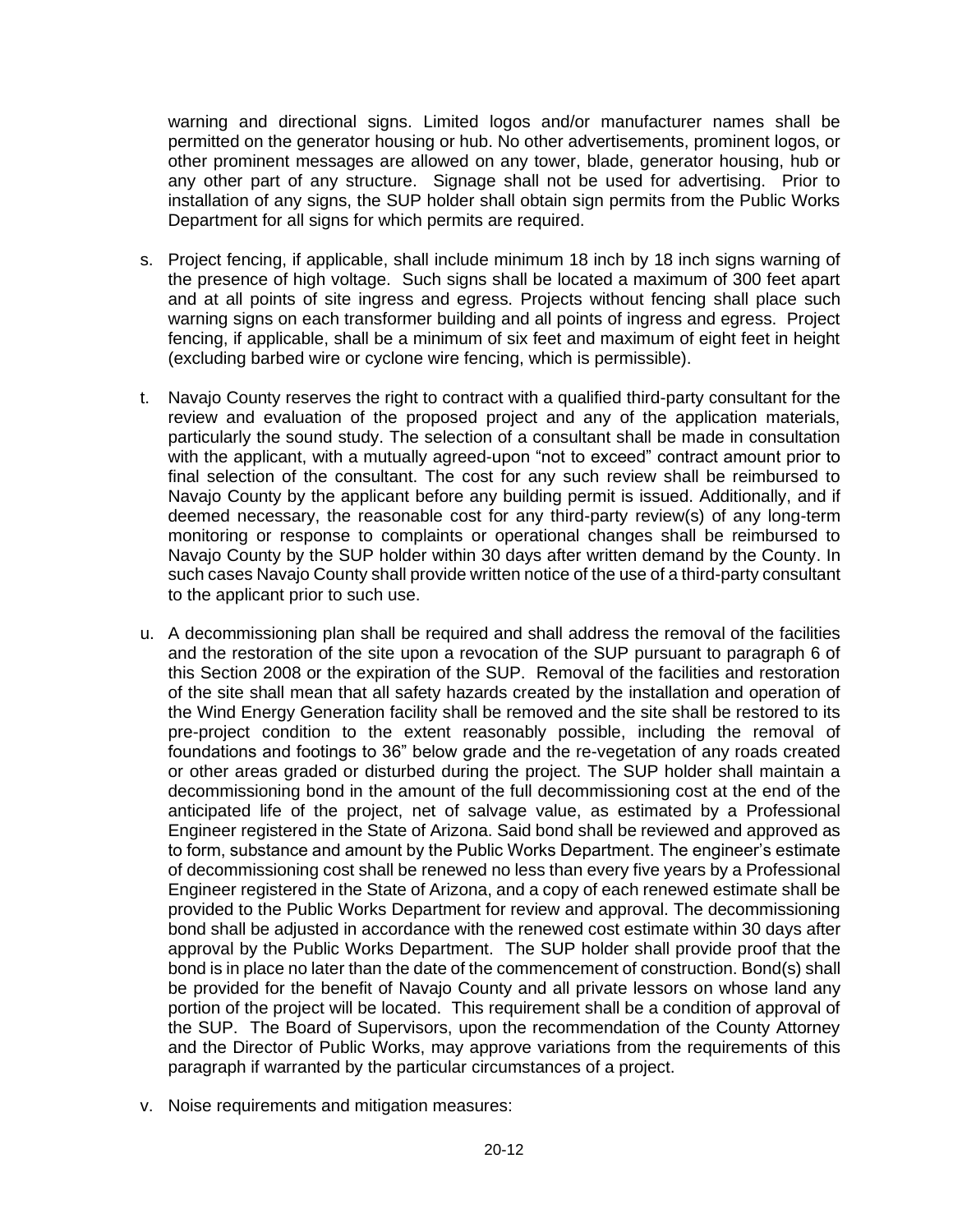- (1) Audible sound limits:
	- A. Audible noise due to project operations shall not exceed the greater of: (a) 45 dBA  $L_{Aeq,10}$ ; or, (b) the measured background,  $L_{A90,10}$  plus 5 dB, as measured at the exterior at any legal residence, school, library or hospital in existence at the time of approval of the SUP.
	- B. If sound levels resulting from a proposed facility exceed the criteria specified above, a waiver may be granted by the Board of Supervisors after review and recommendation by the Planning and Zoning Commission, provided that the following has been accomplished:
		- 1. An irrevocable written consent (or sound waiver easement) has been obtained from each affected property owner, stating that the owner is aware of the proposed facility and the sound limitations imposed by this section, that consent is granted to allow sound levels to exceed the maximum limits specified herein, and that such consent will be memorialized in a notice recorded with the Navajo County Recorder to notify future owners of the affected property that sound levels may exceed the sound levels specified herein. The consent shall include a legal description of the affected property. A copy of each such consent on which the SUP holder relies shall be submitted prior to approval of the SUP.
- (2) All wind turbine operations shall meet the operational low-frequency noise requirements applicable to wind turbines as specified in Noise Requirement Guidelines adopted, published and amended from time to time by the Board of Supervisors.
- (3) Background and Compliance Testing:

The requirements of subparagraph (1) above require that background (predevelopment) sound levels be properly assessed, that sound levels be forecast in advance of SUP approval, and that, once a project commences operation, sound levels again be assessed as part of compliance-period assessment. Before an SUP is issued, the applicant's independent consultant shall complete a sound evaluation by determining existing (pre-project) background sound levels and forecasting ambient sound levels anticipated upon completion of the facility. The evaluation shall address facility aging and planned or probable modifications. If the project is permitted and constructed, when it is in operation the SUP holder's independent consultant shall complete a compliance-period sound evaluation. Background and post-construction compliance sound measurements shall comply with Noise Requirement Guidelines adopted, published and amended from time to time by the Board of Supervisors. If there is any conflict between the requirements of this ordinance and the requirements of such guidelines, the more stringent requirement(s) shall control.

For phased / staged development, background sound levels shall be determined before the initial phase of the project. For a situation in which multiple developments by the same or multiple developers are expected in an area, the same applies.

(4) During the first three months of facility operation and more specifically during a period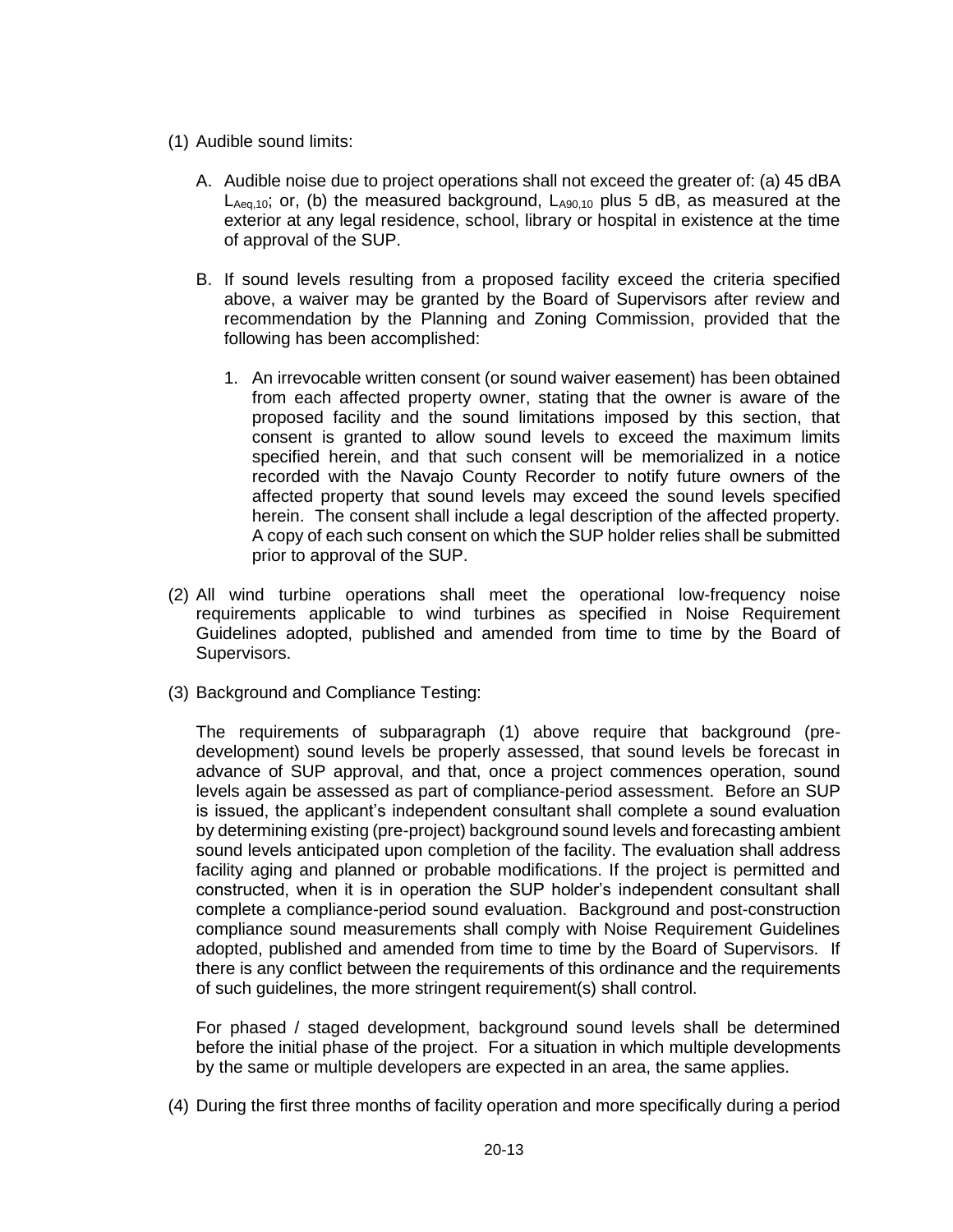of normal full production operations, the SUP holder shall verify compliance with subparagraph (1) above utilizing an independent consultant. If operational sound is found to exceed the limits specified in subparagraph (1) above, the SUP holder shall institute remedies to achieve compliance with the applicable limits, or submit a consent from each owner of an affected property in accordance with subparagraph v.(1).B above. During the remedy period the SUP holder shall identify and remove from service the equipment responsible for the excessive sound until the problem can be cured or mitigated. Navajo County staff may require additional compliance testing when deemed appropriate.

- (5) Plans for determining background sound levels and for modeling/simulation shall be submitted by the applicant for the Public Works Department's review and approval in advance of the work.
- w. Setbacks. The minimum safety setback distance, location and spacing requirements for Wind Energy Generation facilities shall be as follows. As used herein, "total tower height" means the height from grade to the top of the structure, including the uppermost extension of any blade (i.e., "straight up").
	- **(1)** Wind towers shall be placed in accordance with the greater of the applicable setback and location requirements set forth in paragraphs A, B and C below:
		- A. Such that the sound standards established in subparagraph 4.v of this Section 2008 will not be exceeded.
		- B. Setbacks related to areas outside the project boundary:
			- i. Setback to existing residence: Individual wind towers shall be placed within the project boundary at least ½-mile (2,640 feet) from an existing residence that is located outside of the project boundary.
			- ii. Setback to adjacent privately-owned land that is not zoned Industrial (I-1 or I-2):
				- a. Parcels greater than 2.5 acres in size: Individual wind towers shall be placed within the project boundary at least ¼-mile (1,320 feet) or 150% of the total tower height (whichever is greater) from the common property line with such parcels.
				- b. Parcels 2.5 acres or smaller in size: Individual wind towers shall be placed within the project boundary at least ½-mile (2,640 feet) or 150% of the total tower height (whichever is greater) from the common property line with such parcels.

Adjacent parcel sizes as set forth in paragraphs a-d above shall be determined as of the effective date of this Section 2008.

iii. All other adjacent land not included in one of the foregoing categories: Individual wind towers shall be placed at least 1.1 times (110%) the total tower height from the project boundary.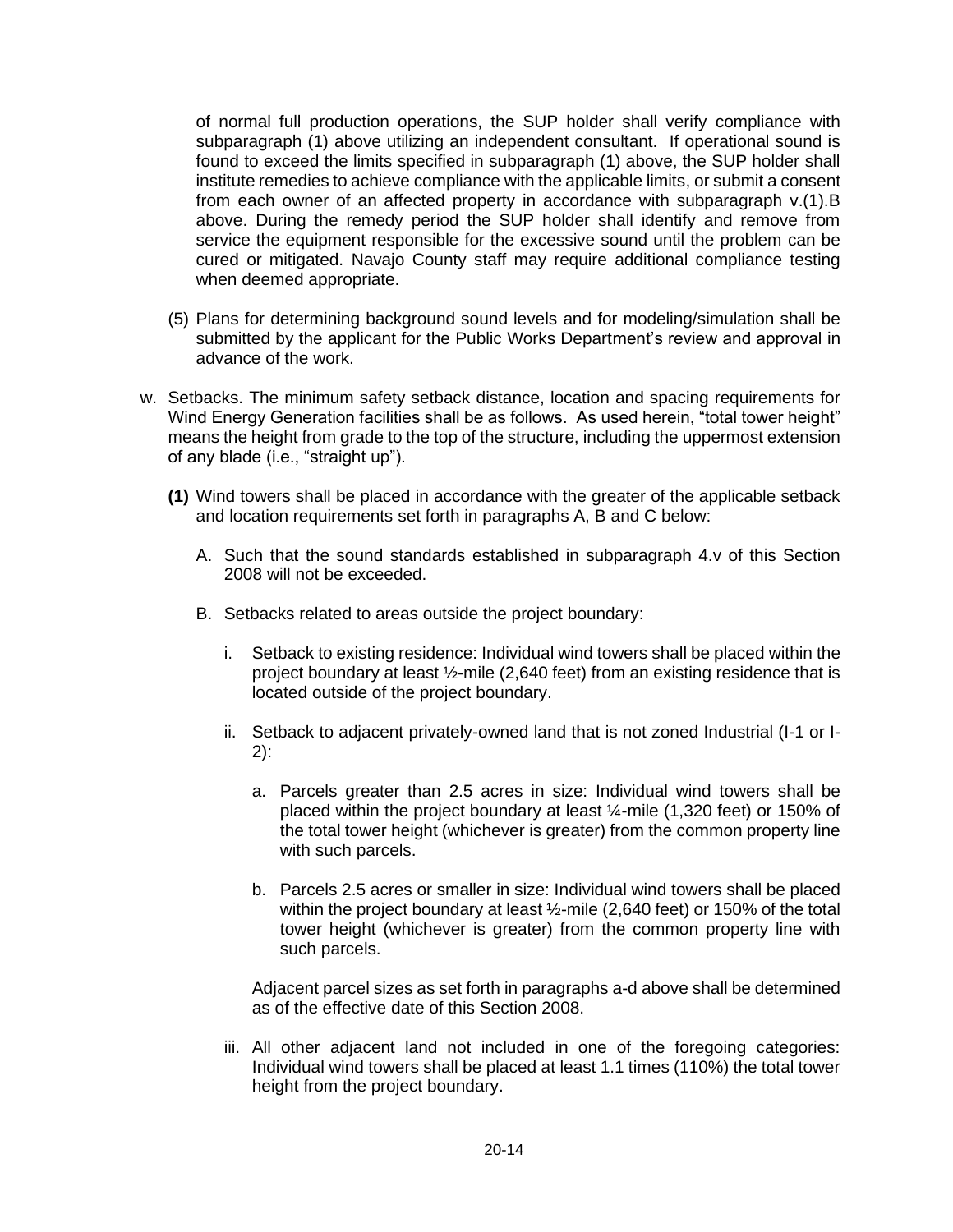- C. Setbacks related to areas within or outside the project boundary:
	- i. Roadway (public or publicly-maintained): Individual wind towers shall be set back from any public or publicly-maintained roadway (as measured to the nearest edge of the right-of-way) at least ¼-mile (1,320 feet).
	- ii. Railways, utility lines, interior phase lines and structures: Individual wind towers shall be set back from any railway (as measured to the nearest edge of the right-of-way), or from any utility line (above or below ground - as measured to the nearest edge of the utility easement), or from any interior phase line or structure (regardless of use), at least 1.5 times (150%) the total tower height.
- **(2)** The minimum setbacks from the project boundary for all non-tower uses and structures (such as administrative buildings, meteorological or anemometer towers, maintenance buildings, operations buildings, transformers, etc.) shall conform to the setback requirements for the Zoning District in which the use or structure is located.
- **(3)** The Board of Supervisors may approve a reduction in the setback requirements set forth above in accordance with any or a combination of the following circumstances:
	- **A.** The project shares a common property line with another approved Wind Energy Generation facility.
	- **B.** An irrevocable written consent from an affected property owner has been obtained, stating that the owner is aware of the proposed facility and the setback requirements imposed by this section, that consent is granted to allow lesser setbacks than those specified herein, and that such consent will be memorialized in a notice recorded with the Navajo County Recorder to notify future owners of the subject property that setbacks are less than those specified herein.
	- **C.** An adjacent property owner who is also pursuing the development of a Wind Energy Generation facility or similar use has filed a letter of consent to the proposed setback reduction with the Public Works Department.
	- **D.** The parcel on which the project is located and an adjacent parcel are held in common ownership.
	- **E.** The current use of an adjacent property generates sound in excess of that permissible for the Wind Energy Generation facility under the terms of this section.
- **(4)** Setback areas may be used for access within the development but are otherwise to remain in their current vegetative state.

# **5. Use Of SUP, Terms and Conditions**

- **a.** Any Wind Energy Generation facility that is granted SUP shall be developed in accordance with the schedule for development and stipulations set forth in the SUP.
- **b.** SUP for a Wind Energy Generation facility shall be valid for the anticipated useful life of the project.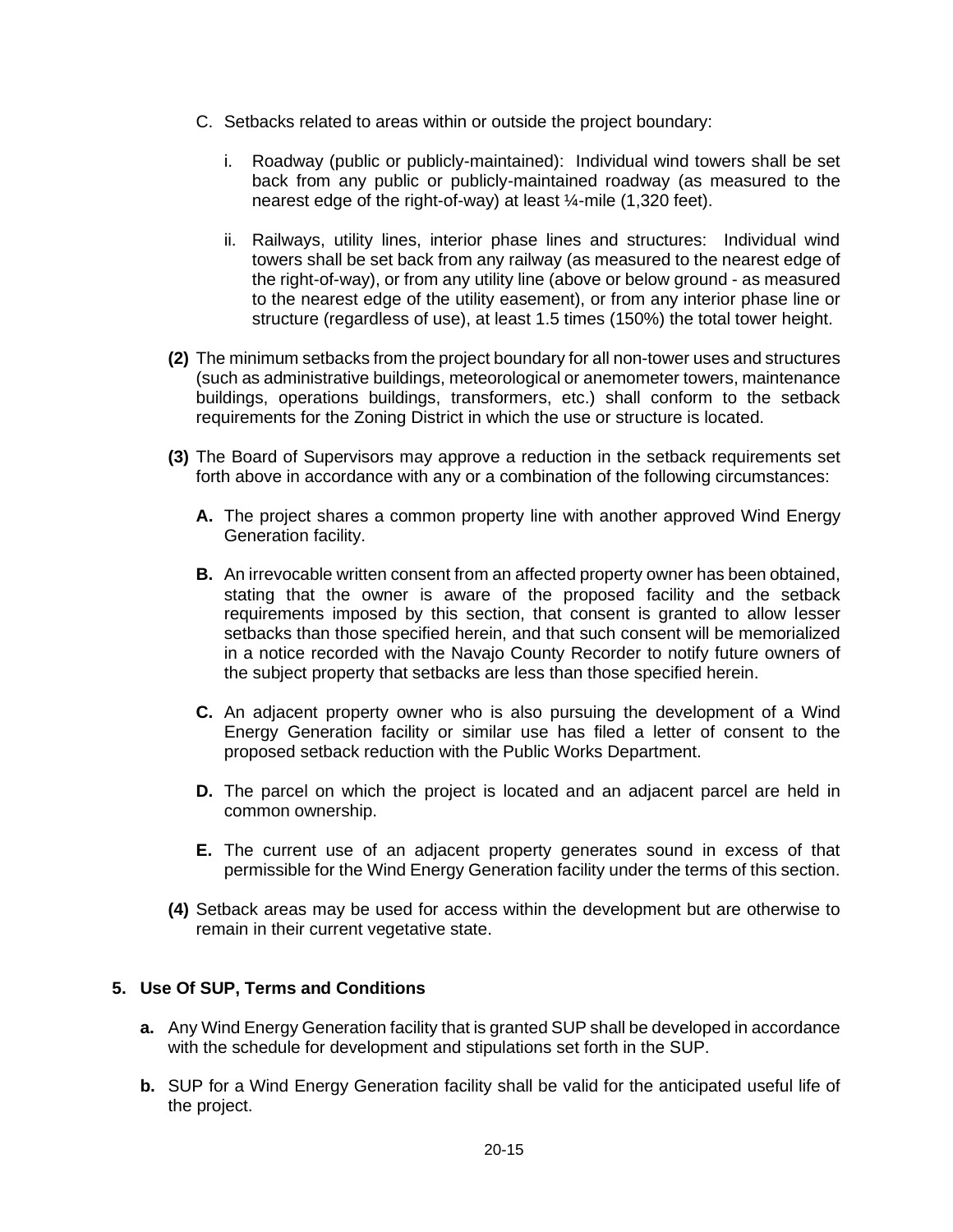**c.** SUP for a Wind Energy Generation facility shall be granted in the name of the applicant and may be transferred or assigned to a new holder only with the written approval of the Board of Supervisors, following a public hearing. The new holder shall only be bound to agree to all existing conditions and shall provide adequate assurances to demonstrate that the new holder has the financial ability to fulfill the obligations as specified in the SUP.

# **6. SUP Suspension and Revocation**

- **a.** Any SUP issued pursuant to this section may be suspended or revoked in whole or part by the Board of Supervisors for material non-compliance with the requirements of this section or the stipulations set forth in the SUP. SUP shall be subject to suspension or revocation at a duly noticed public hearing only if the SUP holder has failed to cure the material non-compliance after no less than 30 days' written notice of such non-compliance from the Director of Public Works.
- **b.** If a Wind Energy Generation facility becomes unsafe or inoperable, the SUP is likewise subject to suspension or revocation by the Board of Supervisors as follows:
	- **(1)** An "inoperable Wind Energy Generation facility" is one that does not generate a significant amount of electricity for 180 consecutive days, unless such non-generation is due to an act of nature, declared emergency or other cause beyond the reasonable control of the SUP holder or unless the SUP holder demonstrates that modernization, rebuilding or repairs are in progress or are planned and will be diligently completed.
	- **(2)** An "unsafe Wind Energy Generation facility" is one that has been found by a state or federal administrative agency or a court of competent jurisdiction to have materially violated applicable health or safety laws, unless the SUP holder demonstrates that measures to cure such violations are in progress or are planned and will be diligently completed.
	- **(3)** Every unsafe or inoperable Wind Energy Generation facility is hereby declared to be a public nuisance per se which shall be subject to abatement by all available legal and equitable remedies.
	- **(4)** Upon a complaint by the Director of Public Works that a Wind Energy Generation facility is inoperable or unsafe, the Board of Supervisors shall convene a public hearing at the earliest possible date after written notice to the SUP holder. Pending a final determination that the facility is inoperable or unsafe, the Board may suspend the SUP in whole or part or impose such conditions as may be appropriate to protect the public health, safety and welfare. Upon a final determination that the facility is inoperable or unsafe, the Board may suspend or revoke the SUP in whole or part or impose such conditions as may be appropriate to protect the public health, safety and welfare.
- **c.** No later than 30 days after the revocation or expiration of the SUP, the decommissioning plan required by subparagraph 4.u of this Section 2008 shall be implemented and decommissioning shall proceed diligently to completion.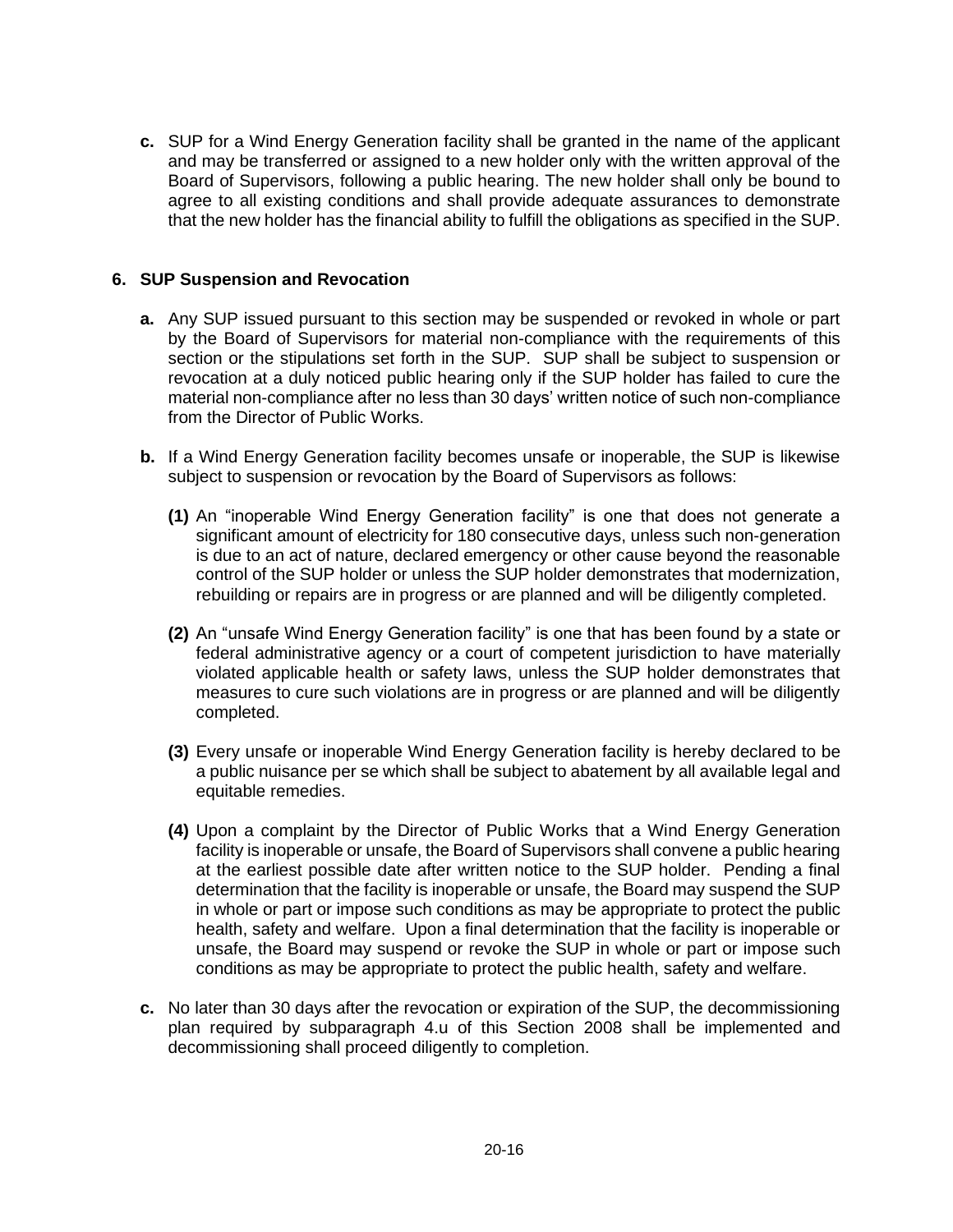### **7. Joint Agency Approvals**

- **a.** If the applicant is also applying to the State of Arizona, U.S. Bureau of Land Management (BLM) Forest Service (USFS) or other federal agency for a right-of-way grant, lease or any other form of authorization or approval for a wind energy project in Navajo County to be located in whole or part on land managed by the State, BLM, USFS or other federal agency, or the applicant is also applying to the Western Area Power Administration or other federal power marketing agency (PMA) for an interconnection or transmission agreement for a wind energy project in Navajo County, then the applications may be jointly considered by the Planning and Zoning Commission and Board of Supervisors and the State, BLM, USFS, other federal agency or PMA (including without limitation joint hearings and coordinated application and mitigation requirements), and any and all findings, reports, studies, statements, assessments or analyses issued, approved or adopted by the State, BLM, USFS, other federal agency or PMA, including any mitigation measures required by any of those agencies, may be considered and adopted by the Planning and Zoning Commission and the Board of Supervisors in connection with the SUP application.
- **b.** This Section 2008 does not purport to regulate wind energy generation projects on state or federal land except insofar as state or federal agencies may require compliance with Navajo County zoning requirements as part of their own application processes.
- **c.** In the event of any inconsistency between any requirement of this Section 2008 and any requirement of state or federal law, now or in the future, the state or federal requirement shall control and this section shall be interpreted and applied consistently therewith.

# **8. Public Outreach.**

As part of the SUP review and approval process, and to ensure adequate public outreach, the applicant shall do the following:

- **a.** Provide the following:
	- **(1)** A list of all property owners of record within one mile of the project boundary, with current contact information (address and telephone number).
	- **(2)** A list of all property owners of record within 300 feet of each access route to the project from a public roadway, as well as within 300 feet of each public roadway that requires any improvements in connection with the project, with current contact information (address and telephone number).
	- **(3)** Notice by first class mail to all property owners listed under subparagraphs (1) and (2) above, such notice to include a narrative description of the project, identification of transportation routes, vicinity map showing surrounding properties, and a layout of the proposed facility and accessory buildings indicating setback distances to property lines.
	- **(4)** Notice by first class mail to all incorporated communities within three miles of the project boundary.
- **b.** Schedule, publicize and conduct at least two public meetings (in collaboration with